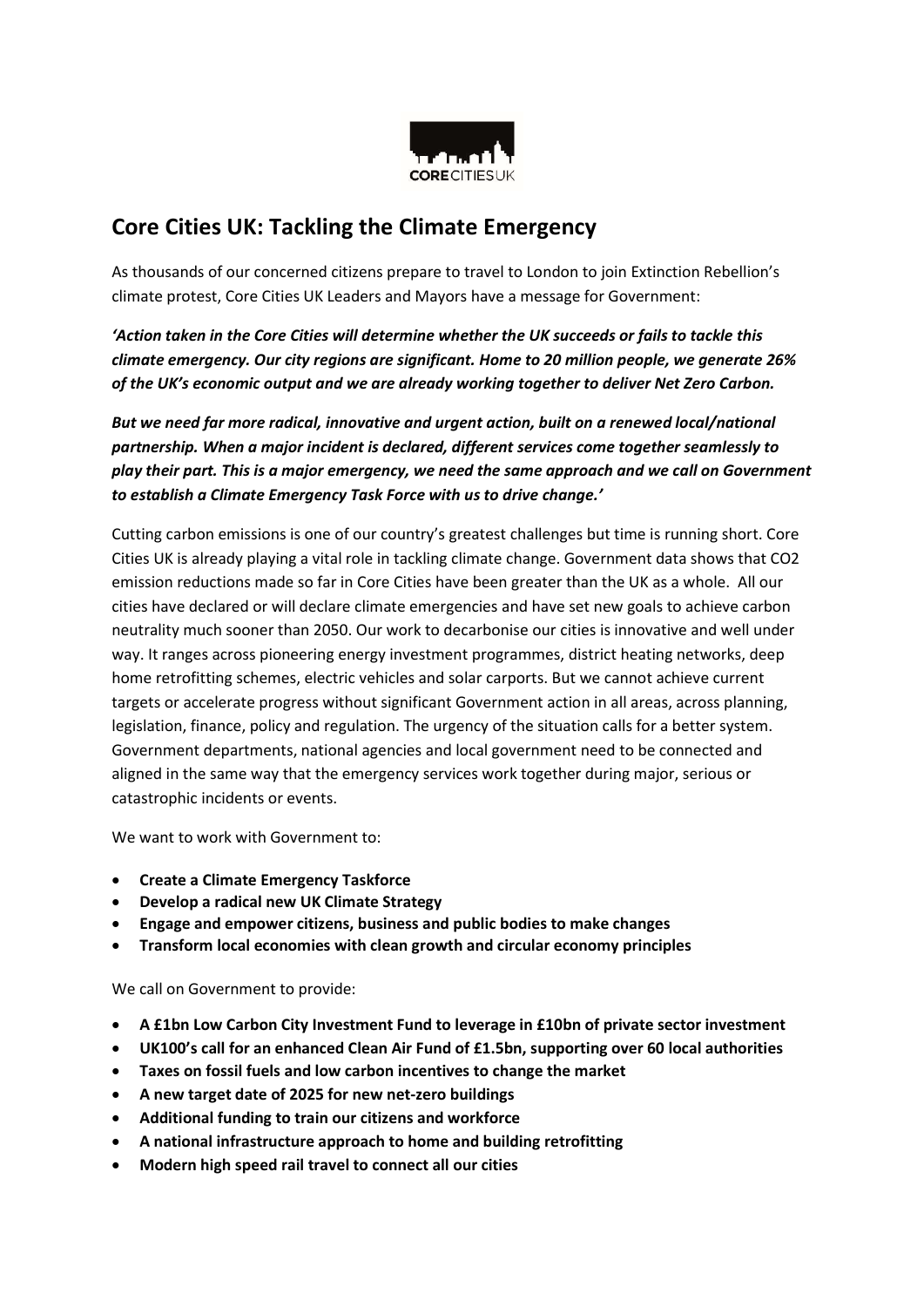## In detail: What Core Cities UK need from Government

The COP26 climate summit being hosted in Glasgow in 2020, demonstrates city leadership on this vital issue. Now is the time for UK Government to work together with Core Cities UK to show the world how we can lead the low carbon revolution and deliver jobs, improve health outcomes and sustain a high quality of life.

The UK's Core Cities have been addressing climate change for years, working hard to decarbonise their cities and prepare for the impacts of climate change. Core Cities' councils have now all passed motions to declare climate emergencies and to bring forward their carbon emission target dates (see table at end). Our work to decarbonise our cities is ambitious and innovative, ranging across pioneering energy investment programmes, district heating networks, deep home retrofitting schemes, electric vehicles and solar carports.

Core Cities Councils have a proven track record of leading action on Climate Change and are widening and accelerating this action in response to the Climate Emergency. However, the cities cannot achieve current targets or accelerate progress to contribute to meeting the UK's new target of achieving net zero greenhouse gas emissions by 2050 without significant government action in all areas; across planning, legislation, finance, policy and regulation.

And it all needs to be joined up. It is clear that many Whitehall departments and agencies are involved in developing work on climate change but it is complex to access for local governments and the scale of funding is inadequate. The urgency of the situation calls for a better system. Government departments, national agencies and local government need to be connected and aligned in the same way that the emergency services work together during major, serious or catastrophic incidents or events. We recognise that some of these issues, such as housing and air quality, are devolved to Holyrood, Cardiff Bay and Stormont.

We want to work with Governments to:

- Create a Climate Emergency Taskforce, co-ordinating the response and resources of national and local government, echoing the principles of UK emergency response.
- Develop a radical new UK Climate Strategy to build a fairer country whilst we decarbonise faster and create a climate resilient society and economy.
- Engage and empower citizens, business and public bodies across the UK through a UK Climate Change Communication Programme, to ensure people understand why changes are needed and what the benefits will be, provide access to local services and inspire people to make practical low carbon choices.
- Transform local economies to be based upon clean growth and circular economy principles; decoupling carbon emissions from economic output, providing good quality jobs and attracting investment into cities and the UK.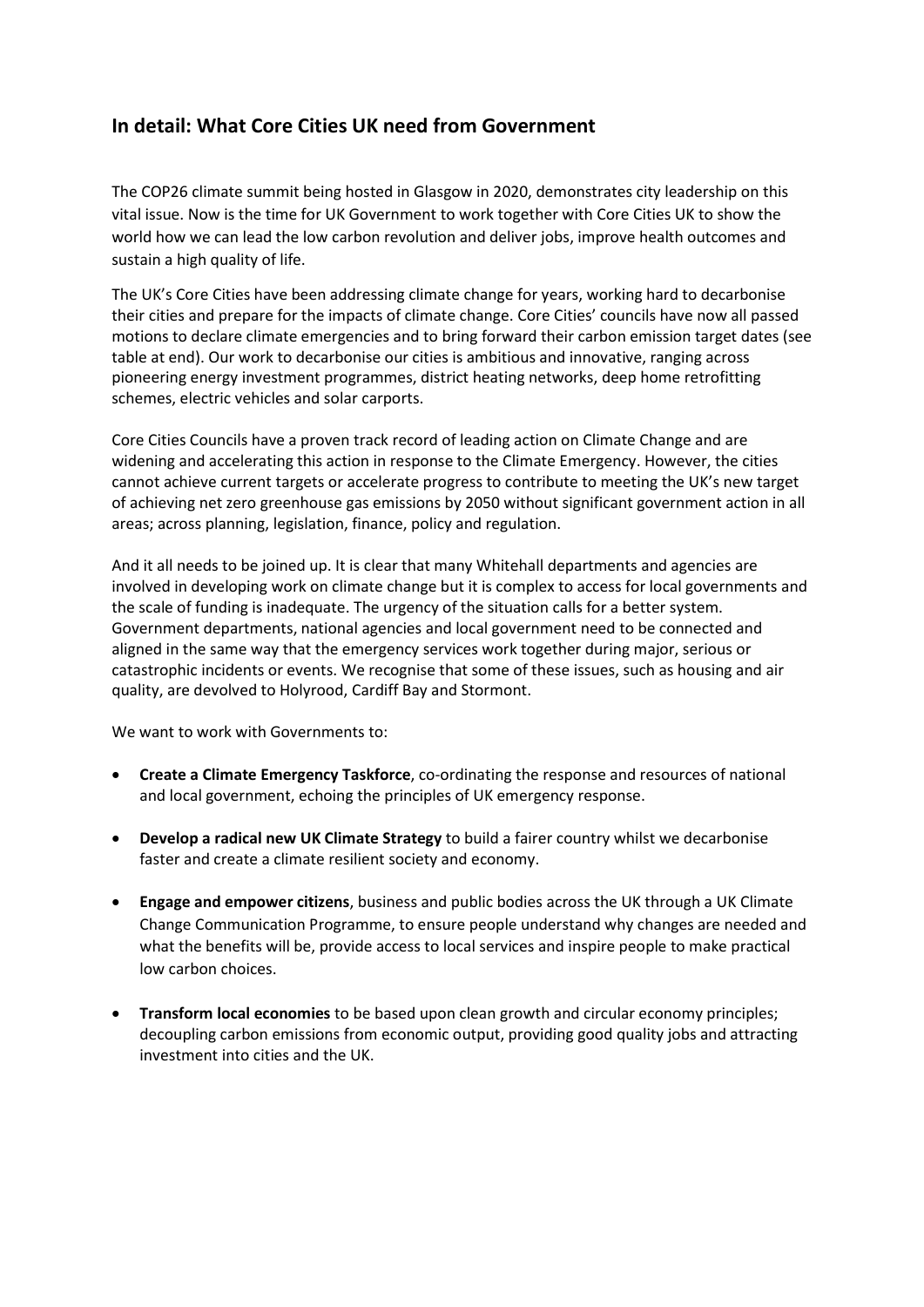## Core Cities' Package of Key Offers and Asks of Government

### FINANCE

We need Government to use its financial power to stimulate the billions of pounds of investment needed by the public and private sector. Specifically, we call on Government to establish:

- A £1bn Low Carbon City Investment Fund that Core Cities can use to stimulate a further £10bn of investment by the public and private sectors and communities; this must include finance for feasibility work. This will ensure that high impact projects can be accelerated and stimulate the wider UK market by achieving economies of scale more quickly.
- An enhanced Clean Air Fund of £1.5bn to enable the delivery of Clean Air Zones across the country and support a national fleet renewal programme all with the aim of achieving 'Net Zero' from transport and deliver World Health Organisation compliant air quality standards in the UK. UK100-commissioned research conducted by Cambridge Economic Policy Associates (CEPA) indicates that this could benefit the economy by as much as £6.5bn. This should be seen as the beginning of our investment in Clean Air and further funding may be required.
- Clear Tax and Incentivisation Policies to create strong and consistent market signals to induce private sector investment and enable Core Cities to invest with confidence. This specifically includes incentives for local, low carbon energy generation, process energy efficiency measures and uptake of low emission vehicles. An urgent decision to replace or enhance the Renewable Heat Incentive is needed, whose uncertain future is leading to important projects being cancelled. This approach should also include a clear decision on the price of carbon going forward.

#### IMPROVING LIVES EVERYWHERE

Collectively we can ensure that even in the short term, the UK's transition to a carbon neutral future delivers benefits for everyone in society – with lower rates of obesity from increases in active travel, improved health and wellbeing due to reduced air pollution, reducing fuel poverty with warm, climate resilient homes, and meaningful employment in constructing and retrofitting our buildings. Specifically, we need:

- A new target date of 2025 for new net-zero buildings: Commercial property aside, the current plans for building new homes within the Core Cities will add millions of tonnes of emissions to the atmosphere unless we set the industry a clear timetable for achieving net-zero new developments. This earlier deadline is required to create a level playing field, stimulating innovation in delivery now. We propose 2025 as the target date. A national approach gives Government an opportunity to create a single standard and create a level playing field across the UK, reducing costs for developers.
- Whole Building Retrofit: The UK needs a national infrastructure approach to home and building retrofitting to drive action and achieve economies of scale. Core Cities call on Government to create a national home and building retrofit infrastructure programme to enable all homes to have a whole-house treatment by 2035, with funding for households in fuel poverty and incentives for the 'able to pay'. At least £1 billion additional capital funding is needed each year to support energy efficiency measures alone. This approach will enable the supply chain to invest and can be delivered in conjunction with local authorities to use local insight for effective